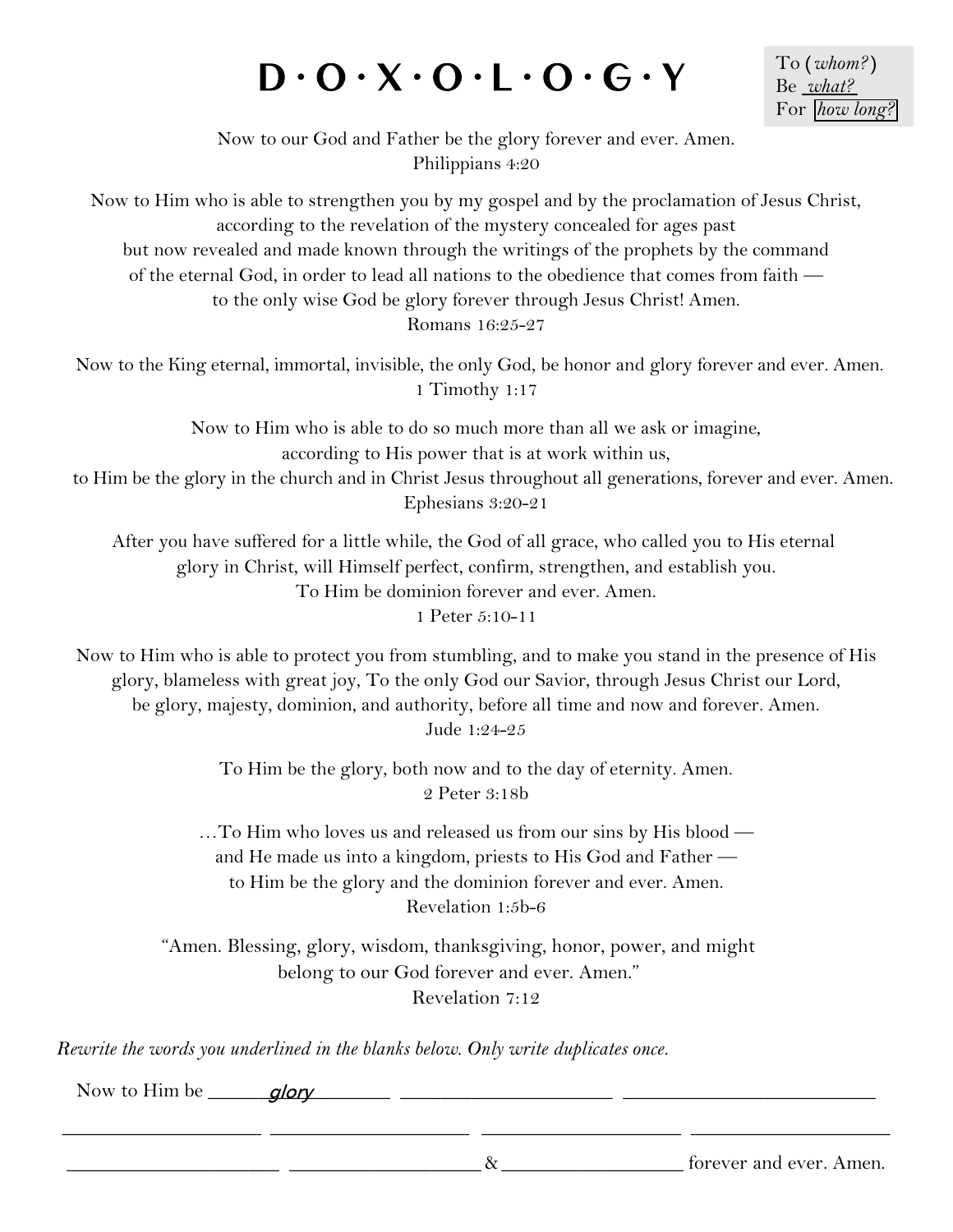*1 Timothy 6:15b-16*

Visit www.RejoiceAtThyWord.com for more free Bible Study Worksheets. Email RejoiceAtThyWord@gmail.com with subscription/address changes.

*He who is the blessed and only Sovereign, the King of kings and Lord of lords, who alone possesses immortality and dwells in unapproachable light, whom no one has seen or can see; To Him be honor and eternal dominion! Amen.*

Think about making your own "saying of glory." Consider who God is and what He deserves.

\_\_\_\_\_\_\_\_\_\_\_\_\_\_\_\_\_\_\_\_\_\_\_\_\_\_\_\_\_\_\_\_\_\_\_\_\_\_\_\_\_\_\_\_\_\_\_\_\_\_\_\_\_\_\_\_\_\_\_\_\_\_\_\_\_\_\_\_\_\_\_\_\_\_\_\_\_\_\_\_\_\_ \_\_\_\_\_\_\_\_\_\_\_\_\_\_\_\_\_\_\_\_\_\_\_\_\_\_\_\_\_\_\_\_\_\_\_\_\_\_\_\_\_\_\_\_\_\_\_\_\_\_\_\_\_\_\_\_\_\_\_\_\_\_\_\_\_\_\_\_\_\_\_\_\_\_\_\_\_\_\_\_\_\_ \_\_\_\_\_\_\_\_\_\_\_\_\_\_\_\_\_\_\_\_\_\_\_\_\_\_\_\_\_\_\_\_\_\_\_\_\_\_\_\_\_\_\_\_\_\_\_\_\_\_\_\_\_\_\_\_\_\_\_\_\_\_\_\_\_\_\_\_\_\_\_\_\_\_\_\_\_\_\_\_\_\_ \_\_\_\_\_\_\_\_\_\_\_\_\_\_\_\_\_\_\_\_\_\_\_\_\_\_\_\_\_\_\_\_\_\_\_\_\_\_\_\_\_\_\_\_\_\_\_\_\_\_\_\_\_\_\_\_\_\_\_\_\_\_\_\_\_\_\_\_\_\_\_\_\_\_\_\_\_\_\_\_\_\_

The term is derived from the ancient Greek words *doxa* ("glory") and *logia* ("saying"). So a doxology is a "saying of glory" or a "statement of praise."

δοξολογία

## What is a Doxology?

# I REJOICE AT IHY WORD

JULY 2021: DOXOL

"Pll of the verses in this study answer the questions "To whom?" "Be what?" and "For how long?"

" parenthesize the ("vho,") underline the "what," & box the ["how long"] ". pnol won" bns "Jahw" ",onw" 9df 10f 9219v dose donesule

Romans 11:36b  $\pm$  10 (Him) be the glory  $\pm$  torever.

EXAMPLE:

#### **DIRECTIONS:**

For example, "To God our Father be dominion forever and ever. Amen."

**BONNS EXEBCISE:** 



ADO)

Fold on the dotted line so you only see one section at a time & test your memory. Use the extra page to help you memorize Jude 1:24-25.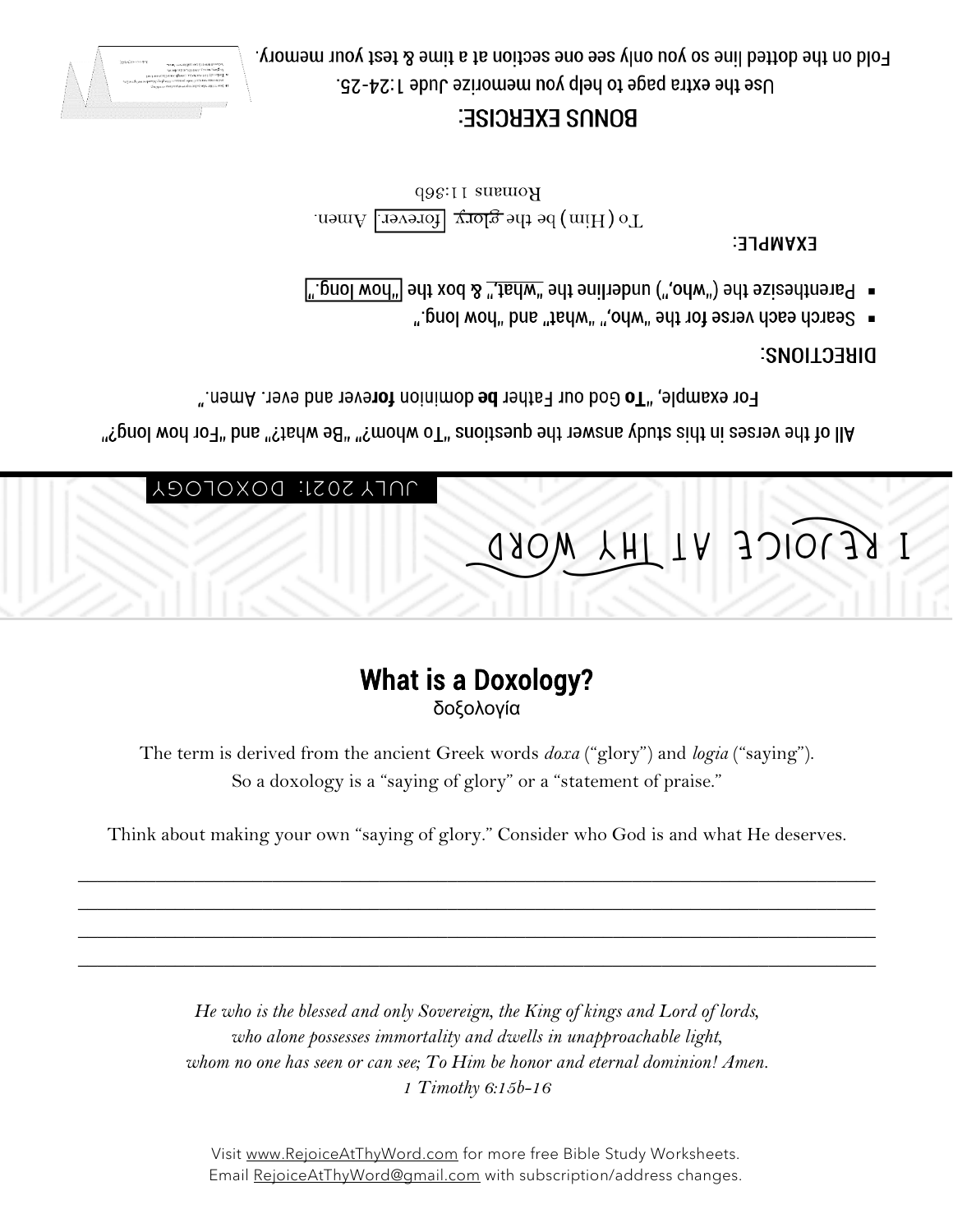| 24 Now to Him who is able to protect you from stumbling,                      |
|-------------------------------------------------------------------------------|
| and to make you stand in the presence of His glory, blameless with great joy, |

**25** To the only God our Savior, through Jesus Christ our Lord, be glory, majesty, dominion, and authority, before all time and now and forever. Amen.

Jude 1:24-25 (NASB)

| and to make you stand in the ________ of His glory, _______ with great joy,<br>25 To the only God our ______, through Jesus Christ our Lord,<br>be glory, ________, dominion, and __________,<br>before all <u>equilibration</u> and now and forever.                                                            | Jude 1:24-25 (NASB) |
|------------------------------------------------------------------------------------------------------------------------------------------------------------------------------------------------------------------------------------------------------------------------------------------------------------------|---------------------|
| $24$ Now $\_\$ Him $\_\_\$ able $\_\$ protect $\_\$ from stumbling,<br>___ _ make ___ stand __ __ presence __ His glory, blameless ____ great joy,<br>25 __ only God __ Savior, through Jesus Christ __ Lord,<br>glory, majesty, dominion, <u>equal</u> authority,<br>before ___ time ___ now ___ forever. Amen. | Jude 1:24-25 (NASB) |
| before all time and ___ __ ___ ____. Amen.                                                                                                                                                                                                                                                                       | Jude 1:24-25 (NASB) |